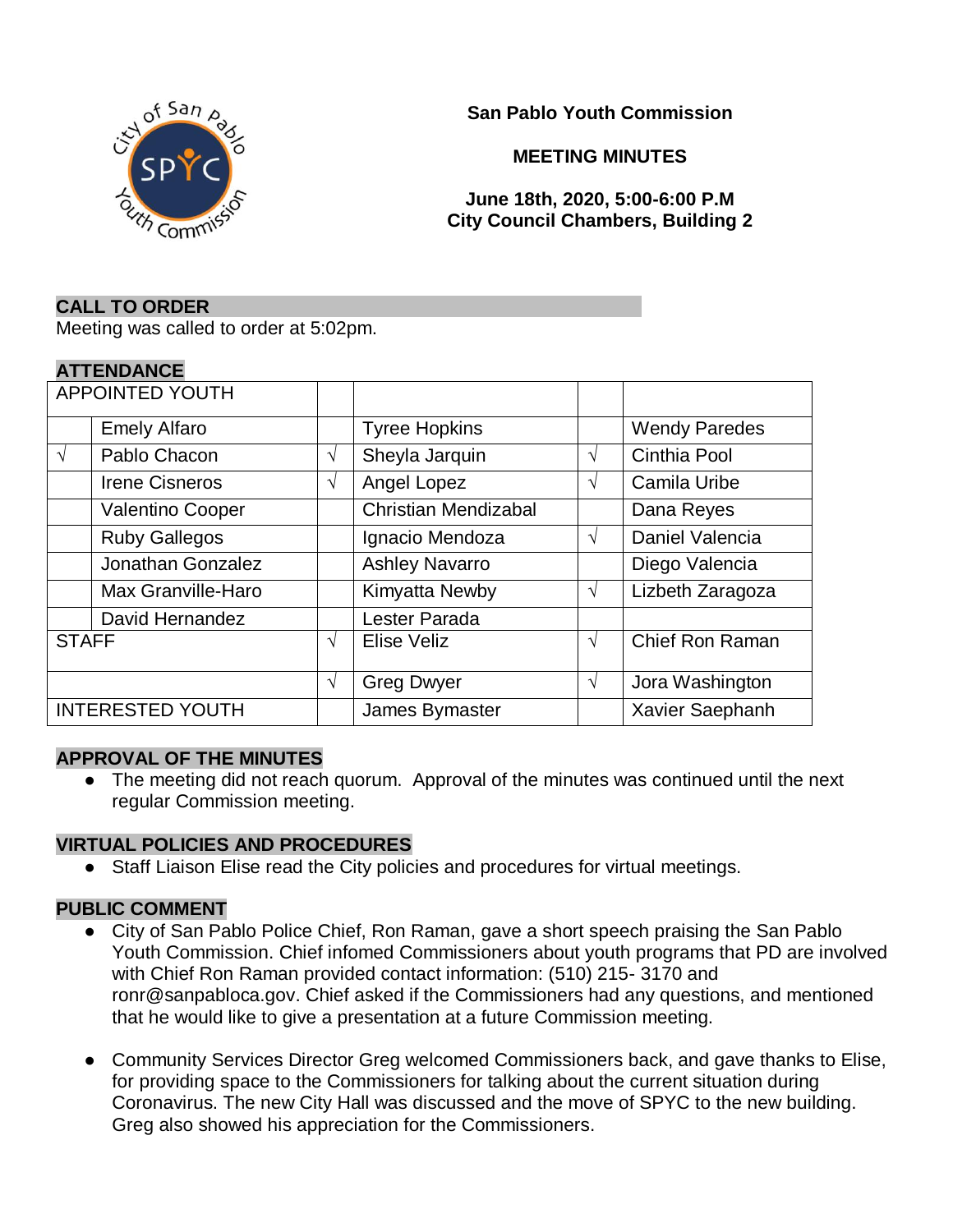# **PRESENTATIONS**

● **None**

# **SUBCOMMITTEE REPORTS**

**SPYC Design 2.0-** Staff Liaison Elise informed the Commissioners that the San Pablo Summer Intern Programs was cancelled due to a City hiring freeze in effect. No no updates on the San Pablo Scholarship design. Civic engagement can continue now that the Commissioners can meet again. Elise recommended that the Commissioners begin a subcommittee, to address the closing of the 2.0 goals, and to decide on potential new goals. Chair Lizbeth elected to continue the discussion until the next meeting, and asked Elise to continue to notify Commissioners of summer job and intern opportunities, since some Commissioners were relying on the San Pablo Summer Intern Program.

# **OLD BUSINESS**

● **None**

# **NEW BUSINESS**

● **Appointments by City Council -** Chair Lizbeth told Commissioners that appointments will be ending this month and will need to be updated.

**Commissioners who are interested in being reappointed:**

*Lizbeth- would like to be reappointed*

*Angel - would like to be reappointed*

*Pablo -would like to be reappointed*

*Camila -would like to be reappointed*

*Cynthia - would like to be reappointed*

*Sheyla- will not seek reappointment due to college. She would like to continue to support the SPYC, as her schedule allows, for activities and events.* 

Chair Lizbeth continued the discussion of setting a Council date until next meeting.

- **SPYC Newsletter-** Public Relations Officer Tyree and Assistant to the Staff Liaison Lester were not present to discuss the newsletter. Staff will request that they have a draft prepared for the next meeting. Chair Lizbeth continued the discussion.
- **Back to School Closet (BTSC)-** Chair Lizbeth informed Commissioners the BTSC was canceled due to Covid-19. A similar event, with more social distancing, is now on the table and Staff Elise recommended a subcommittee to be created, to discuss and manage this further. Commissioner Sheyla gave her thoughts and recommendations to have resources for families. Elise discussed the Rotary partnership, which donated a lot of supplies to previous BTSC events and has worked with SPYC before. Chair Lizbeth called for a virtual subcommittee meeting on Tuesday, June 23rd, from 5-6pm.
- **Saying Goodbye to Building 6 -** The move to the new building was discussed. The move will happen on Thursday, June 25th. Commissioners discussed a plan to go to the little house, to say goodbye. during the week for final goodbyes and snack pickup was discussed. Wednesday, 4pm to 6pm was chosen as the date and time to go say final goodbyes. Staff will prepare for social distancing and a pick-up of snacks. Commissioners discussed popsicles and ice cream sandwiches as a snack. Elise will send out more information to Commissioners before Wednesday and stressed social distancing will apply.

# **ANNOUNCEMENTS**

- **Birthdays:** March to June missed birthdays were recognized: Dana, Jonathan, Cinthia, Ashley, Max, and Emely. All of the commissioners sang happy birthday breaking whisper tradition.
- **Commissioner Recognitions-** Chair Lizbeth recognized Commissioners for being in the